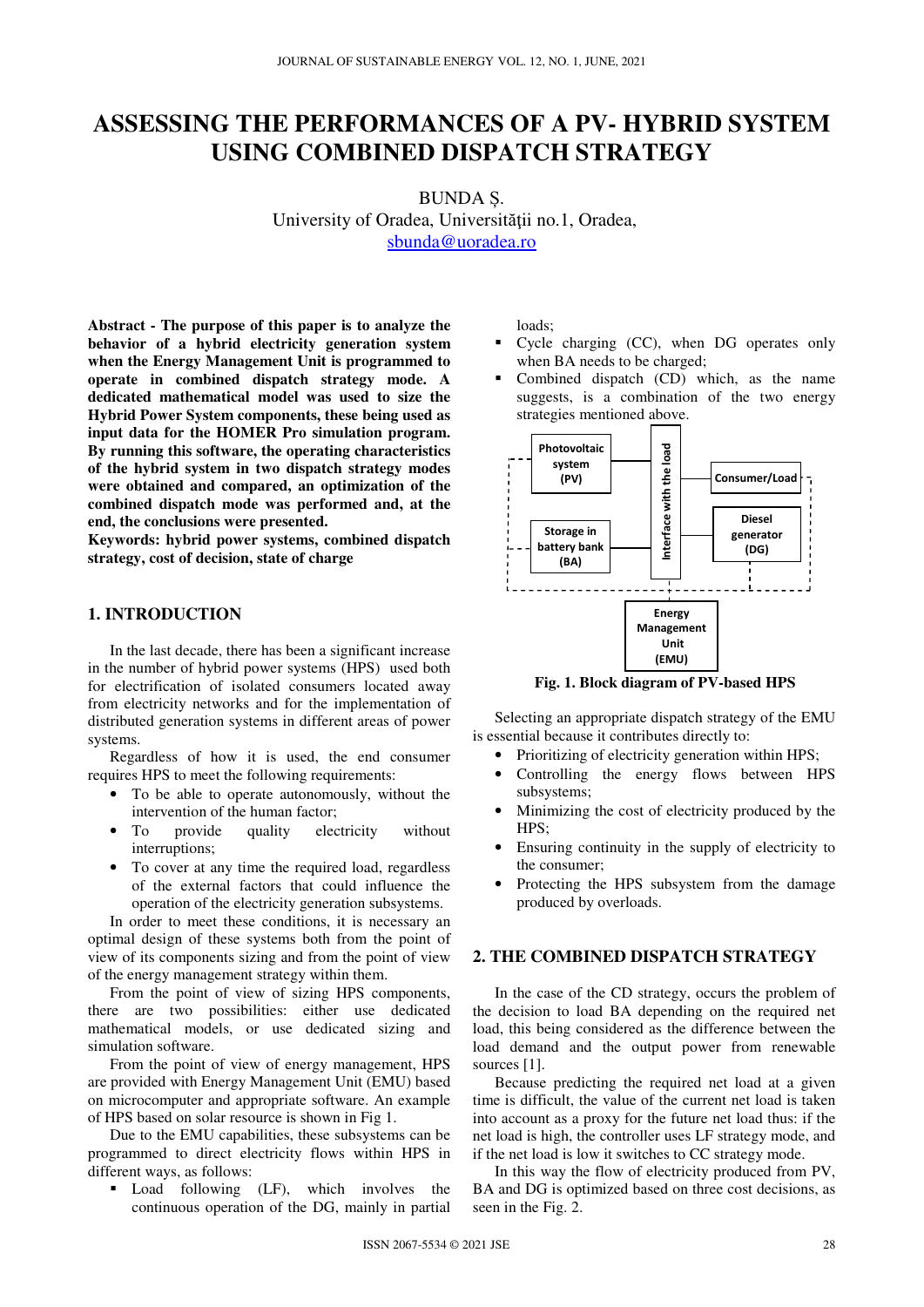

**Fig. 2. CD strategy flowchart [1]** 

**Cost 1** represents the first decision which concerns whether the DG should start only to cover the load, without charging the BA.

**Cost 2** represents the second decision which concerns whether the DG should start both to cover the load and to charge the BA from the excess power produced.

**Cost 3** represents the third decision wich refers to the fact that the DG does not start at all, the load being covered only by discharging the BA.

As shown in Fig.6, the start of DG in the case of CD strategy depends on the BA state of charge (SOC), as follows:

- $\triangleright$  If SOC = SOC<sub>min</sub>, the controller gives the start command of DG only if from the comparison cost 1 and cost 2 it results that it is cheaper to cover the load without charging the BA;
- $\triangleright$  If SOC  $>$  SOC<sub>min</sub>, the start-up of the DG depends on the result of the comparison of three decisional variants: cost 1 with cost 2, cost 2 with cost 3 and cost 1 with cost 3. Following this analysis, depending on the resulted minimum cost, it is decided whether the load will be covered only from BA or from both DG and BA.

## **3. THE HPS CASE STUDY**

For the study purpose it is considered an isolated consumer whose load must be covered by a hybrid solar Diesel system with the storage of electrical energy in accumulator batteries.

## **3.1. The studied location**

This consumer is located in Borod area, Bihor County - Romania, the data of the solar resource for the GPS coordinates of the place being obtained from the NASA website, the HOMER Pro simulation program providing both global horizontal solar irradiation and scaled annual average for this resource, Fig. 3.



#### **Fig. 3. Solar resource characteristic on site [2]**

#### **3.2. The system load data**

We consider the following home appliances within isolated consumer, their technical characteristics being presented in Table 1.

| Load<br>description                | Q<br>T<br>Y |              | Load<br>Current<br>[A] |              | Load<br>Voltage<br>[V] |     | AC Load<br>Power<br>[W] |
|------------------------------------|-------------|--------------|------------------------|--------------|------------------------|-----|-------------------------|
| $Lighthing -$<br>LED <sub>9W</sub> | 5           | $\mathbf{x}$ | 0,041                  | $\mathbf{x}$ | 220                    | $=$ | 45                      |
| Refrigerator                       | 1           | $\mathbf{x}$ | 0,8                    | $\mathbf{x}$ | 220                    | $=$ | 176                     |
| Hydrophore                         | 1           | $\mathbf{x}$ | 3                      | $\mathbf{x}$ | 220                    | =   | 660                     |
| Washing<br>machine                 | 1           | $\mathbf{x}$ | 6                      | $\mathbf{x}$ | 220                    | =   | 1320                    |
| Tv                                 | 1           | $\mathbf{x}$ | 0,4                    | $\mathbf{x}$ | 220                    | $=$ | 88                      |
| Radio                              | 1           | $\mathbf{x}$ | 0,113                  | $\mathbf{x}$ | 220                    | =   | 25                      |
| Total AC power (W)                 |             |              |                        | 2314         |                        |     |                         |

**Table 1. Characteristics of the load [2]** 

The HOMER Pro software also allows simulating the consumer load curve, Fig. 4 showing the daily, seasonal and yearly profile of the load [1].



**Fig. 4. The load profile of the remote consumer**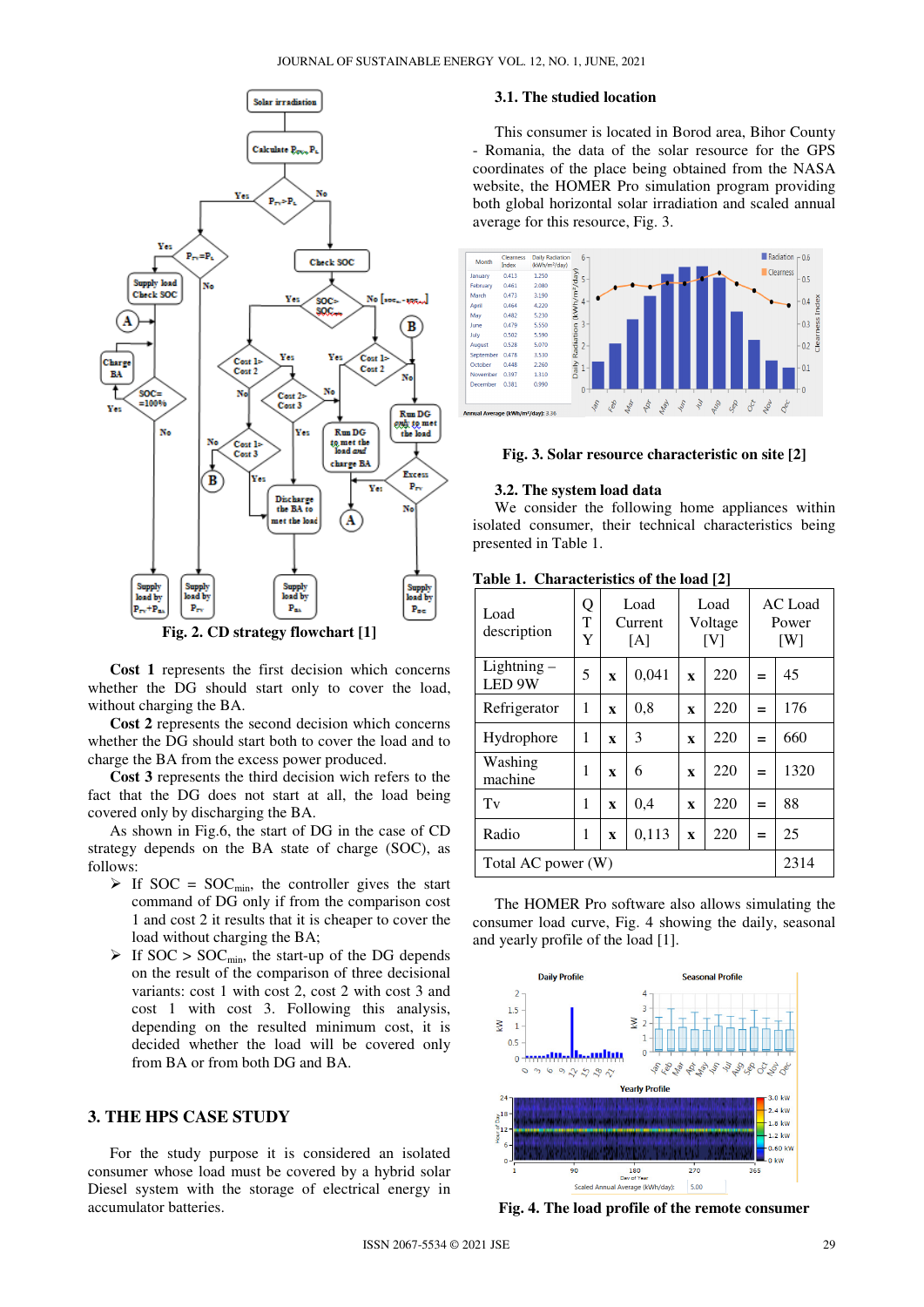#### **3.3. The system configuration**

The main subsystems of HPS were introduced in HOMER Pro, opting for a scheme with a 230V ac bus bar and a 48V DC bus bar, Fig 5.



**Fig. 5. Solar-Diesel HPS with battery bank Diesel** 

Following the sizing calculations of these subsystems utilizing a dedicated mathematical model in [3], [3], it resulted:

- A photovoltaic system with a total installed power of 1.62 kW;
- A bidirectional pure sin wave inverter of 4,5 kW; • A bidirectional pure sin wave inverter of 4,5 kW<br>• A battery bank of 8 units, 170Ah capacity each;
- 
- A Diesel group of 5,5kW on GPL with electronic auto start capability, as shown in Table 2.

**Table 2. Characteristics of the main components of the SDHPS** 

| PV system [4]                          |               |  |  |  |
|----------------------------------------|---------------|--|--|--|
| Manufacturer                           | <i>Suntec</i> |  |  |  |
| Nominal power [W]                      | 270           |  |  |  |
| Nominal voltage [V]                    | 24            |  |  |  |
| Current nominal [Ahp]                  | 7,71          |  |  |  |
| Open circuit voltage [V]               | 24,6          |  |  |  |
| Short-circuit current [A]              | 8,2           |  |  |  |
| Derating factor [%]                    | 80            |  |  |  |
| <b>Tracking</b>                        | fixed         |  |  |  |
| Capital cost [\$]                      | 2982          |  |  |  |
| Cost of replacement [\$]               | 2982          |  |  |  |
| Operation & maintenance cost [\$/year] | 10            |  |  |  |
| Lifetime [years]                       | 20            |  |  |  |
| Battery bank [5]                       |               |  |  |  |
| Manufacturer                           | Trojan        |  |  |  |
| Model                                  | SSIG 12 170   |  |  |  |
| Type                                   | Deep cycle    |  |  |  |
| Nominal voltage [V]                    | 12            |  |  |  |
| Nominal capacity [Ah]                  | 170           |  |  |  |
| Capital cost [\$]                      | 1700          |  |  |  |
| Cost of replacement [\$]               | 1700          |  |  |  |
| Operation &maintenance cost [\$/year]  | 5             |  |  |  |
| DIESEL group [6]                       |               |  |  |  |
| Manufacturer                           | Honda         |  |  |  |
| Electronic auto-start                  | yes           |  |  |  |
| Fuel                                   | <b>GPL</b>    |  |  |  |
| Nominal power [kW]                     | 5,5           |  |  |  |

| Fuel consumption [l/h]                          | 4,27         |  |  |  |
|-------------------------------------------------|--------------|--|--|--|
| Capital cost [\$]                               | 2250         |  |  |  |
| Cost of replacement [\$]                        | 2250         |  |  |  |
| Operation & maintenance cost [\$/op.h]          | 0.05         |  |  |  |
| Lifetime [h]                                    | <i>15000</i> |  |  |  |
| <b>INVERTER</b> [7]                             |              |  |  |  |
| Manufacturer                                    | Xantrex      |  |  |  |
| Model                                           | Pure wave    |  |  |  |
| Nominal power [W]                               | 4500         |  |  |  |
| Nominal ac voltage [V]                          | 220          |  |  |  |
| Nominal dc voltage [V]                          | 48           |  |  |  |
| Capital cost [\$]                               | 2700         |  |  |  |
| Cost of replacement [\$]                        | 2700         |  |  |  |
| Lifetime [years]                                | 15           |  |  |  |
| Operation & maintenance cost [\$/year]          | 22           |  |  |  |
| <b>MICROGRID CONTROLLER [HOMER Pro ]</b>        |              |  |  |  |
| Capital cost [\$]                               | 900          |  |  |  |
| Cost of replacement $\lceil \frac{6}{5} \rceil$ | 900          |  |  |  |
| Operation & maintenance cost [\$/year]          | 10           |  |  |  |

### **4. SIMULATION RESULTS**

Given that the main objective of the HOMER Pro software is to reduce the costs for the designed HPS so that the load on the isolated consumer is covered, the economic results are presented first in this section, followed by the technical data and an environmental assessment.

## **4.1. Economical results**

With the technical data of the isolated consumer receivers and with the solar resources data on-site, we simulated the HPS operational behavior in the HOMER Pro program with the dispatch of the EMU system set on CD strategy mode.

At this moment, the differences between the two dispatch strategies of EMU (CC and CD) presented interest due to the fact that in [2 2] it was demonstrated that for this system the CC strategy is the most valid option compared to LF strategy. The results are summarized in Fig. 6.



**Fig. 6. Cost summary for SDHPS under the two . dispatch strategies (CD and CC)**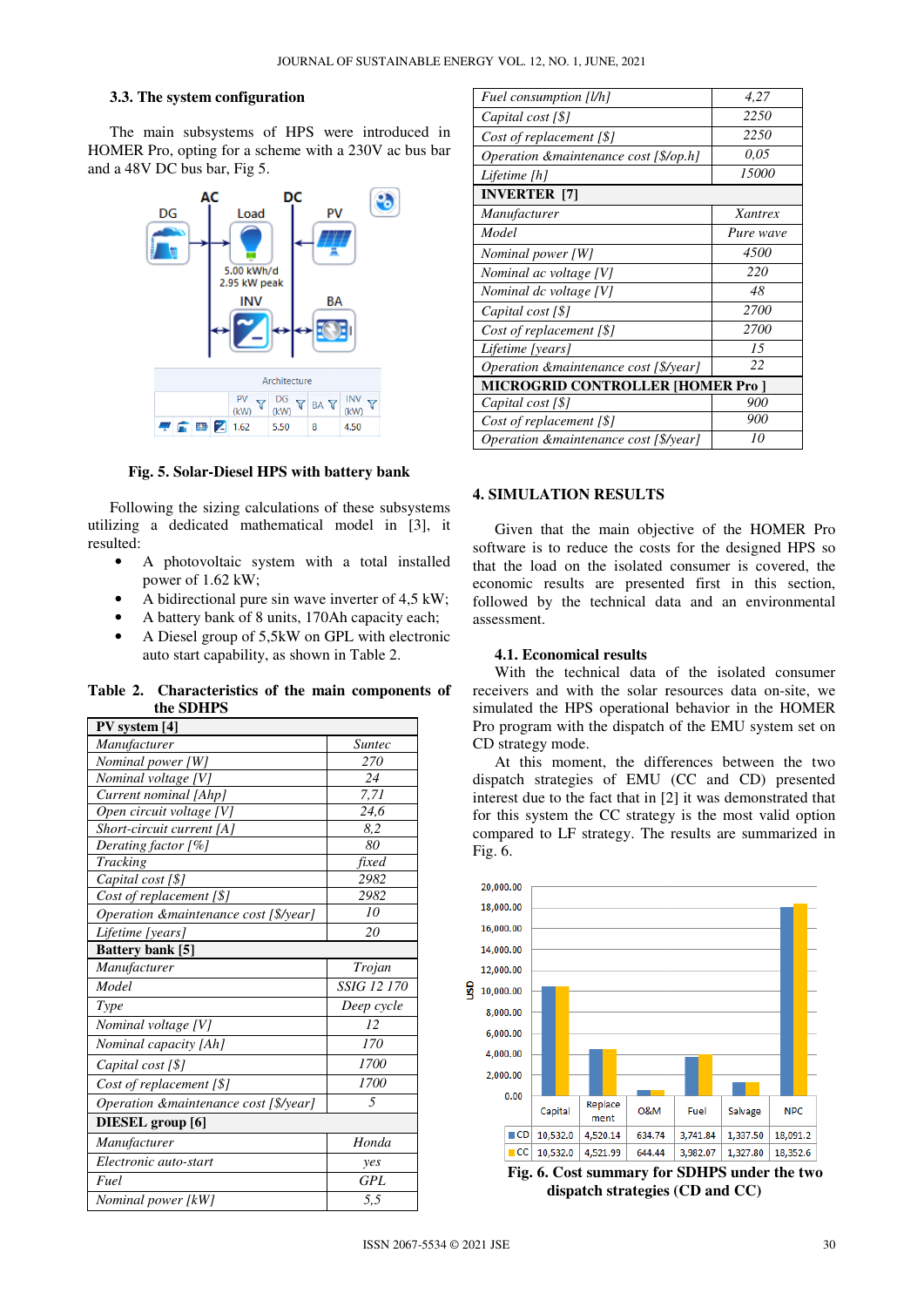Fig. 6. shows the reason why HOMER Pro chose as valid the CD strategy: although the criterion for the optimal system is that of the NPC, it is observed that all the costs involved in operating and maintaining HPS are lower in the case of CD strategy than in the case of CC strategy for the same capital of 10,532\$.

#### **4.2. Technical results**

From the point of view of electricity production, the CD strategy is slightly superior to CC in terms of solar resource, so that renewable faction is 64.7% in the case of CD compared to 62.5% in the case of CC, as shown in Table 3. Also, excess electricity in the case of CD is only 101 kWh/year, compared to 143 kWh/ year for DC, but in both dispatch strategies we do not have unmet electric load which proves a correct sizing of the HPS. This is due to the superior strategy in the case of the CD strategy compared to the CC strategy, the photovoltaic panels producing more electricity in the first case. This results in a lower number of hours of DG operation, which operate only 25.7% of the time in CD strategy.

**Table 3. Comparative for electrical production indicators of CD and CC strategy** 

| <b>Electrical</b>                | <b>CD</b> strategy |      | <b>CC</b> strategy |       |
|----------------------------------|--------------------|------|--------------------|-------|
| <b>Production</b>                | kWh/year           | $\%$ | kWh/year           | $\%$  |
| PV                               | 1,857              | 74.3 | 1,857              | 73.1  |
| DG                               | 644                | 25.7 | 684                | 26.9  |
| Excess                           | 101                | 4.02 | 143                | 5.64  |
| Renewable<br>faction             |                    | 64.7 |                    | 62.5  |
| Max.<br>renewable<br>Penetration |                    | 8.23 |                    | 8,236 |
| Unmet electric<br>load           |                    | 0    | $\mathbf{\Omega}$  | 0     |

The operational behavior of HPS backup and storage subsystems highlights the fact that although in CD strategy the DG starts number is higher than CC strategy, 82 starts/yr compare to 60 starts/yr, the number of DG operating hours is lower than in the case of CC strategy as shown in Table 4. Also the fuel consumption decreases, 362 L compared to 385 L, with an average of 0.9 l/day as against to 1,05 l/day.

**Table 4. Comparative for operational behavior of Diesel group under CD and CC strategy** 

| <b>DG</b>                       | CD    | CC    | ອັ<br>[units] |
|---------------------------------|-------|-------|---------------|
| Hours of Operation              | 222   | 237   | hrs/yr        |
| Number of Starts                | 82    | 60    | starts/yr     |
| Operational Life                | 113   | 105   | yr            |
| Capacity Factor                 | 1.34  | 1.42  | $\%$          |
| <b>Fixed Generation</b><br>Cost | 0.525 | 0.525 | US\$/hr       |
| <b>Electrical Production</b>    | 644   | 684   | kWh/yr        |

| Mean Electrical<br>Output     | 2.9   | 2.89  | kW        |
|-------------------------------|-------|-------|-----------|
| Minimum Electrical<br>Output  | 1.65  | 1.65  | kW        |
| Maximum Electrical<br>Output  | 4.1   | 5.5   | kW        |
| <b>Fuel Consumption</b>       | 362   | 385   |           |
| Avg fuel per day              | 0.991 | 1.05  | 1/day     |
| Avg fuel per hour             | 0.041 | 0.044 | $1/h$ our |
| Mean Electrical<br>Efficiency | 27.1  | 27.1  | $\%$      |

It is noteworthy that for the same components of HPS, the storage subsystem behaves almost the same in both cases of EMU dispatch strategy, having the same autonomy of 54,2 h which proves the correct design for this component (which was assumed by 48 h), Table 5.

**Table 5. Comparative for operational behavior of storage subsystem under the two dispatch strategies** 

| $\frac{1}{2}$               |           |           |         |
|-----------------------------|-----------|-----------|---------|
| BA                          | <b>CD</b> | <b>CC</b> | [units] |
| Autonomy                    | 54.2      | 54.2      | hr      |
| I ifetime<br>Throughput     | 9,600     | 9,600     | kWh     |
| <b>Expected Life</b>        | 6.96      | 6.96      | yr      |
| Energy In                   | 1,531     | 1,532     | kWh/yr  |
| <b>Energy Out</b>           | 1,233     | 1,235     | kWh/yr  |
| <b>Storage</b><br>Depletion | 9.35      | 9.91      | kWh/yr  |
| Losses                      | 307       | 307       | kWh/yr  |
| Annual<br>Throughput        | 1,379     | 1,380     | kWh/yr  |

Due to better Diesel generator performances, the emissions of the internal combustion engine within the DG are lower in case of CD strategy than in CC strategy, especially  $CO<sub>2</sub>$ , with 545 kg/yr against 580 kg/yr as shown in Table 6.

**Table 6. Emissions of the DG under the two dispatch strategies**

| <b>SURGIUS</b>           |           |           |         |
|--------------------------|-----------|-----------|---------|
| <b>Emissions</b>         | <b>CD</b> | <b>CC</b> | [units] |
| Carbon Dioxide           | 545       | 580       | kg/yr   |
| Carbon Monoxide          | 5.91      | 6.29      | kg/yr   |
| Unburned<br>Hydrocarbons | 0.261     | 0.277     | kg/yr   |
| Particulate Matter       | 0.0355    | 0.0377    | kg/yr   |
| Sulfur Dioxide           | 1.19      | 1.27      | kg/yr   |
| Nitrogen Oxides          | 5.56      | 5.91      | kg/yr   |

## **5. OPTIMIZATION RESULTS**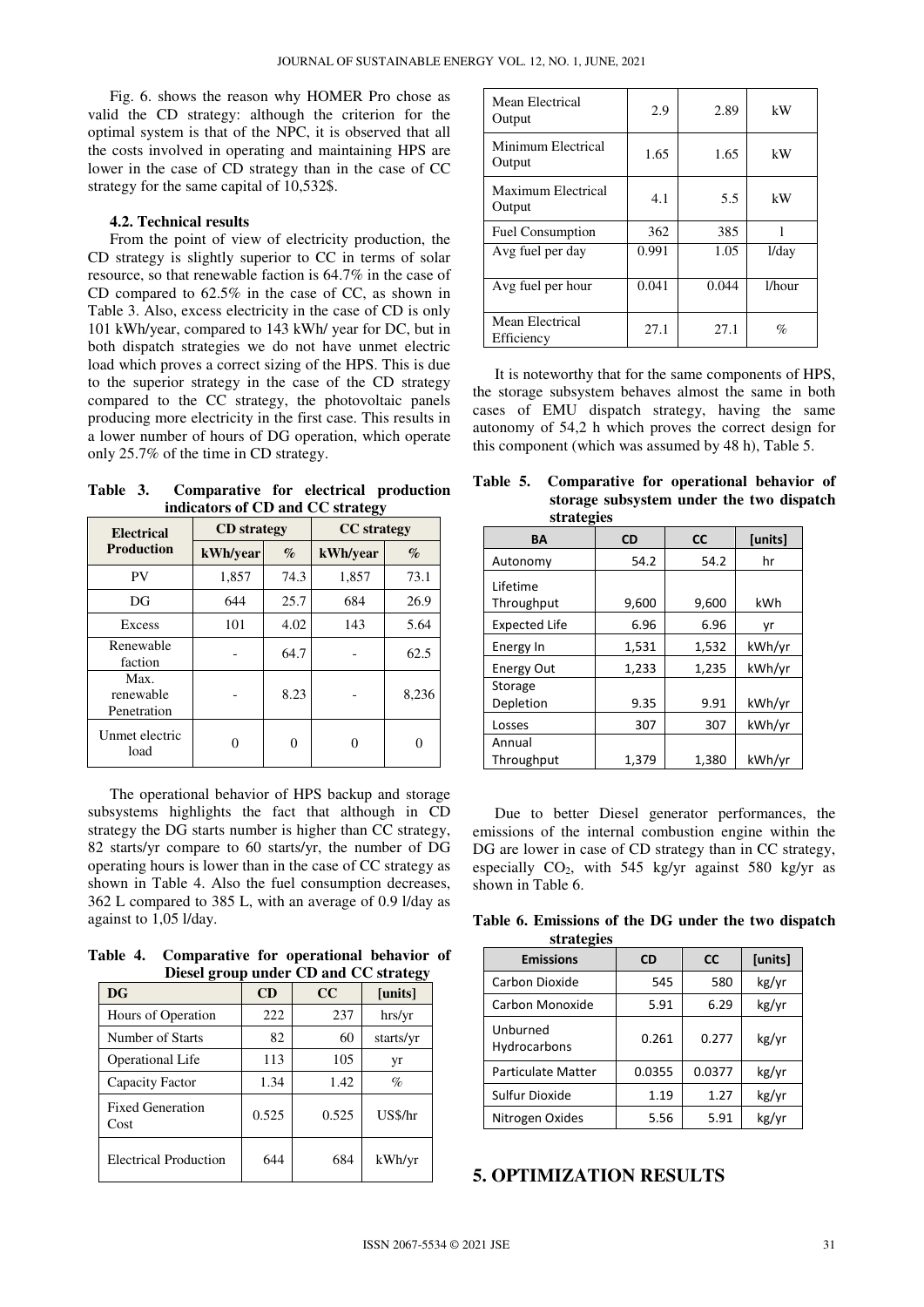By running the simulation of the HPS operational behavior in HOMER Pro, the viability of the CD strategy was proved, DG being the subsystem that is most influenced by the EMU dispatch strategy. Thus it follows that an optimization of DG could be done only in the sense of reducing the installed power. Thus, the power of DG was introduced in the simulation software, as a sensitive value, considering that the minimum value for which the generator must have to cover the load required by the consumer is 2314 W.

As expected, the capital cost decreased due to the lower cost for the lower installed power of the DG, and although O&M increased slightly, all other economic indicators declined, including the most important NPC, Fig. 7. The capital and replacement costs decrease due to the lower cost of the DG.



**Fig. 7. Cost summary of the CD strategy optimized with lower DG installed power**

The O&M increased due to the increase of the DG number of hours of operation, from 222 h/year to 263 h/year in the case of the optimized variant, Fig. 8.



**Fig. 8. The increase in hour of operation for the optimized CD strategy**

However, due to the lower rated power, DG consumed less fuel for a longer number of operating hours, Fig. 9.



**Fig. 9. The decrease in total fuel consumed per year**

It should be noted that the average daily consumption has almost halved, from 0.991 l/day to 0.548 l/day, Fig. 10.



**Fig. 10. The decrease in average fuel consumption** 

An important consequence of the reduction of the DG installed power within HPS has resulted in the improvement of its electrical efficiency, Fig. 11.



**Fig. 11. DG average electrical efficiency of the optimized CD variant** 

From the impact on the environmental point of view, in case of optimized CD strategy a decrease in  $CO<sub>2</sub>$ emissions by 244 kg/year was obtained, which makes that even only in this aspect the optimization is worth it, the results being summarized in Table 7.

| <b>Emisions</b>          | CD     | CD opt | [units] |
|--------------------------|--------|--------|---------|
| Carbon Dioxide           | 545    | 301    | kg/yr   |
| Carbon Monoxide          | 5.91   | 3.3    | kg/yr   |
| Unburned<br>Hydrocarbons | 0.261  | 0.144  | kg/yr   |
| Particulate Matter       | 0.0355 | 0.02   | kg/yr   |
| Sulfur Dioxide           | 1.19   | 0.658  | kg/yr   |
| Nitrogen Oxides          | 5.56   | 3.1    | kg/yr   |

**Table 7. Emissions of the DG of the two CD strategy variants, normal and optimized**

## **5. CONCLUSIONS**

The CD strategy is preferable to CC strategy due to the more economical costs of dispatch decision at every time step, this eventually leading to smaller net present costs for the same invested capital.

The energy produced under CD strategy is better, PV subsystem producing more electricity annually with lower excess electricity than in the case of CC strategy.

DG behaves better under CD strategy than under CC strategy, which translates into a reduction both in annual operating hours and in total fuel consumption. One of the immediate consequences of this is the reduction of